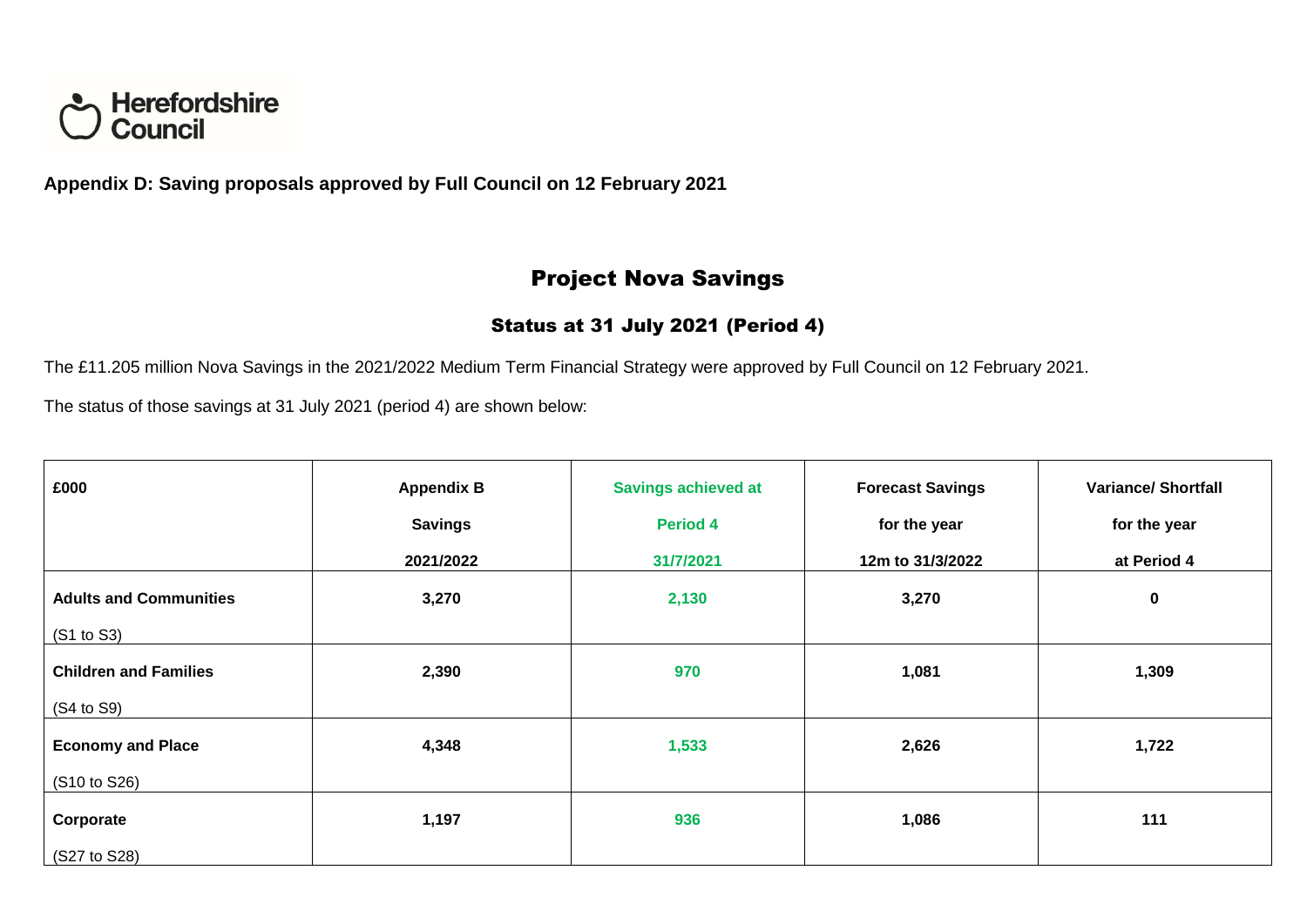| 11,205<br>Total | 5,569 | 8,063 | 3,142 |
|-----------------|-------|-------|-------|
|-----------------|-------|-------|-------|

#### **Overview**

At the end of period 4 £ 5.569 million around half (49.70%) of the £11.205 million savings for the year in Appendix B have been achieved.

Adults and Communities are forecasting to achieve their full £3.270 million savings for the year, however, there is currently a total forecast shortfall of £ 3.142 million for the year relating to Children and Families £1.309 million, Economy and Place £1.722 million and Corporate Services £0.111 million.

Supporting narrative by directorate is shown below.

Detailed savings by directorate as shown in Appendix B of the February 2021 Full Council Report are shown in Annex 1.

The Executive, Management Board, has reviewed the forecast shortfall of £3.142 million and tasked the relevant Directors to address the shortfall.

#### **Adults and Communities**

Learning disability and complex needs services redesign' (S1) and 'Targeted review of complex cases' (S2) are inextricably linked due to the complexity of the client base concerned. As a result, the savings delivered against S2 are likely to exceed the proposed target with a possible crossover to the planned savings in S1. The current position of both of these savings proposals should be considered jointly as we progress through the financial year. Maximisation of social care income (S3) is on course to deliver the full year's savings target.

#### **Children and Families**

Against a savings target of £2.390 million, Children and Families are currently forecasting a shortfall of £1.309 million, rated red, as follows:

| Ref            | Savings scheme                                | 2021/2022<br>Saving | 2021/2022<br>Forecast | 2021/2022<br>Shortfall at<br>period 4 | Narrative                                                                                                                                                   |
|----------------|-----------------------------------------------|---------------------|-----------------------|---------------------------------------|-------------------------------------------------------------------------------------------------------------------------------------------------------------|
| S <sub>4</sub> | 16+ Accommodation,<br><b>Widemarsh Street</b> | 320                 | 34                    | 286                                   | Savings are from young people moving to Widemarsh Street. Bath Street is<br>costing £178k more than previous accommodation, waiting for confirmation of who |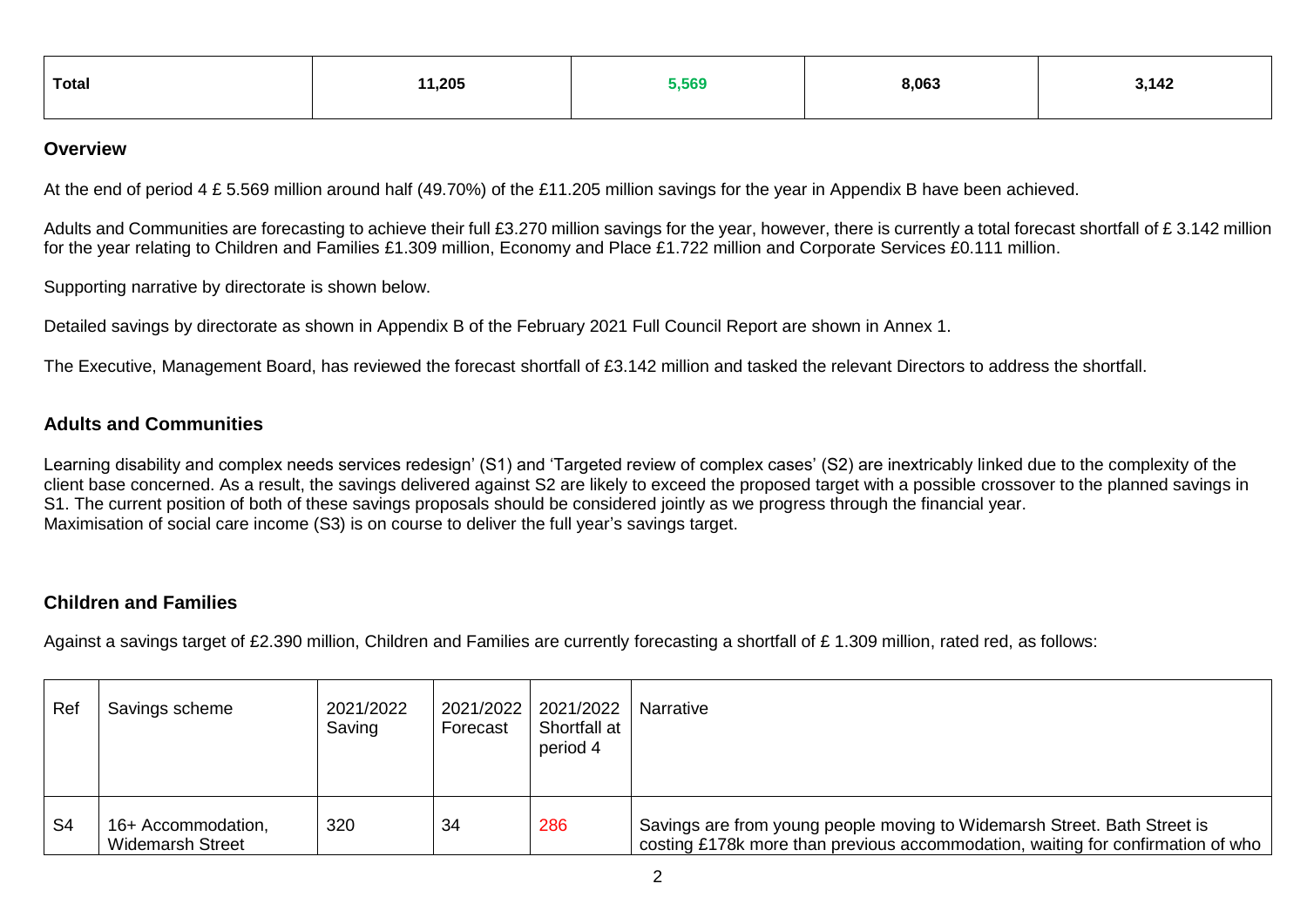|                |                                                                                                                |       |          |       | is now in flats to see if position has changed. Service is being reviewed and<br>updated. Information about our saving plan will be available by September, ie.<br>could be 18+ year olds moving onto independent living and so reducing the cost of<br>semi-independent provisions procurement; or a service redesign                                                                                                                                                                                                                                                                                                                                                                                                                            |
|----------------|----------------------------------------------------------------------------------------------------------------|-------|----------|-------|---------------------------------------------------------------------------------------------------------------------------------------------------------------------------------------------------------------------------------------------------------------------------------------------------------------------------------------------------------------------------------------------------------------------------------------------------------------------------------------------------------------------------------------------------------------------------------------------------------------------------------------------------------------------------------------------------------------------------------------------------|
| S <sub>5</sub> | Step down from<br>residential care                                                                             | 1,000 | 443      | 557   | 2 children have stepped down up to end March 2021. Up to 2 further children<br>expected to step down by end of Q1 - waiting for confirmation of savings.<br>Forecast of x5 children in total has now been revised down to x4 by end of year<br>2021/22                                                                                                                                                                                                                                                                                                                                                                                                                                                                                            |
| S <sub>6</sub> | Prevention of children<br>becoming looked after and<br>reunification of looked<br>after children with families | 567   | 604      | (37)  | We had achieved 267 savings from last year that are carried forward to this year<br>as these children were budgeted for as being in care. However 1 child has<br>recently returned to care so this figure will be slightly lower for 2021/2022<br>Savings from Q1 - these are the savings for children that have returned home<br>during Q1 until the end of the financial year.<br>Q2 - these are savings from children that have already returned home during Q2,<br>so their savings from when they returned home until the end of the financial year.<br>So providing none of the children return back to care, by the end of Q2 we will<br>have already achieved a saving of 604 for the financial year, so already exceeding<br>the target. |
| S7             | Recruit 30 new foster<br>carers per annum for 5<br>years                                                       | 200   | 0        | 200   | The Fostering Sufficiency project to commission an externally provided marketing<br>and engagement campaign was unsuccessful at tender so options are now being<br>reviewed to look at what we can do in-house by recruiting more capacity to the<br>fostering team                                                                                                                                                                                                                                                                                                                                                                                                                                                                               |
| S <sub>8</sub> | Full cost recovery of<br>traded services                                                                       | 20    | 0        | 20    | Not achievable as majority of services are provided by Hoople                                                                                                                                                                                                                                                                                                                                                                                                                                                                                                                                                                                                                                                                                     |
| S <sub>9</sub> | Manage inflation/contract<br>efficiencies                                                                      | 200   | $\Omega$ | 200   | The CareCubed IT tool has been purchased and training has been given to the<br>Placements team, however recruitment to fixed term additional post to support the<br>review work has been unsuccessful so to date no savings have been achieved.<br>Post is being advertised permanently to attract more candidates (budget allocated<br>to fund it is recurrent)                                                                                                                                                                                                                                                                                                                                                                                  |
|                | Reduce agency spend                                                                                            | 83    | 0        | 83    | Not achievable - was originally based on reducing support for NQSW as they<br>became more experienced but the support wasn't in place as planned so there is<br>no expenditure to reduce                                                                                                                                                                                                                                                                                                                                                                                                                                                                                                                                                          |
| Total          |                                                                                                                | 2,390 | 1,081    | 1,309 |                                                                                                                                                                                                                                                                                                                                                                                                                                                                                                                                                                                                                                                                                                                                                   |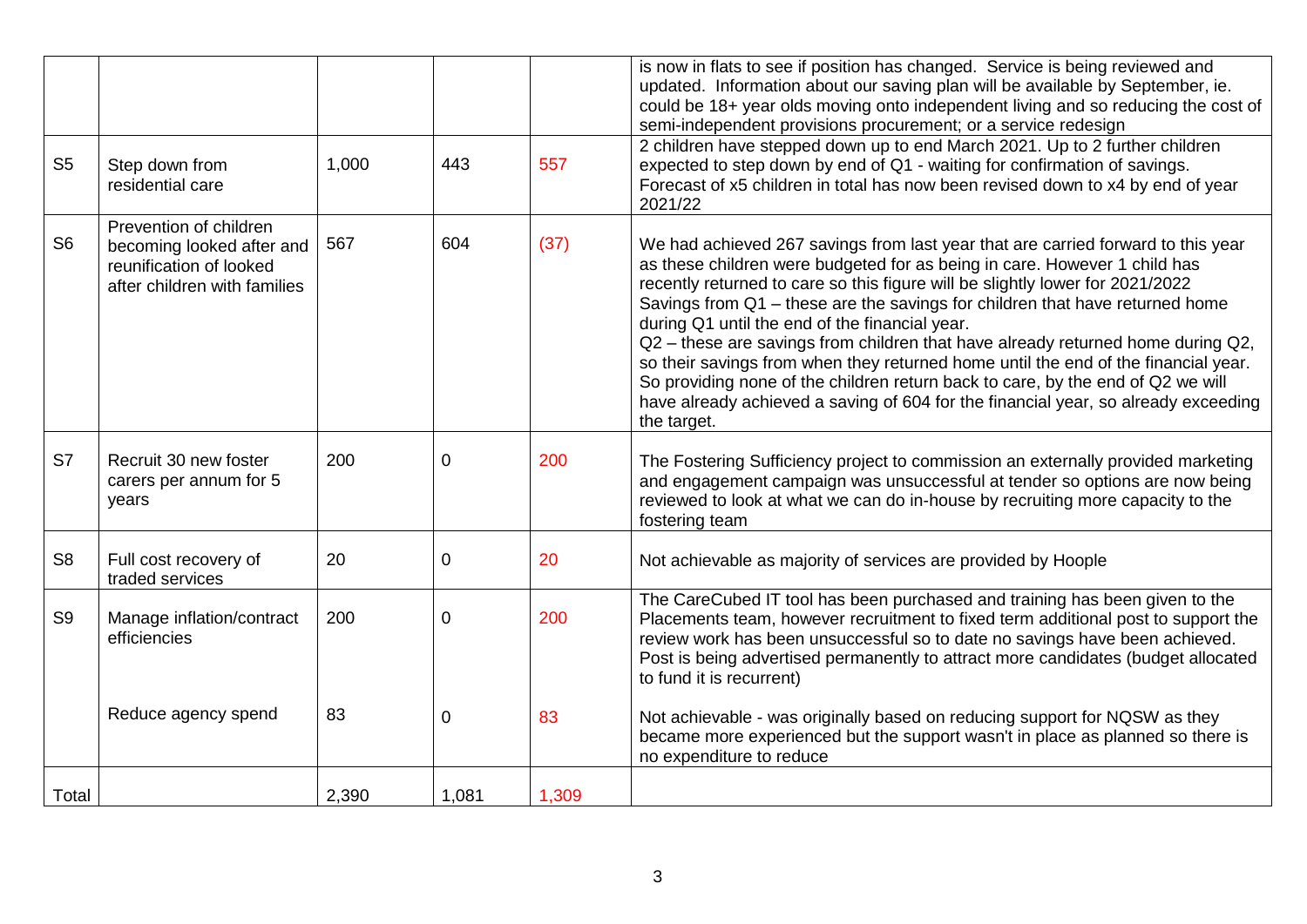### **Economy and Place**

Against a savings target of £4.348 million, Economy and Place are currently forecasting a shortfall of £1.722 million, rated red, as follows:

| Ref             | Savings scheme                                                           | 2021/2022<br>Saving | 2021/2022<br>Forecast | 2021/2022<br>Shortfall at<br>period 4 | Narrative                                                                                                                                                                                                                                                                                                                                                                                                                                          |
|-----------------|--------------------------------------------------------------------------|---------------------|-----------------------|---------------------------------------|----------------------------------------------------------------------------------------------------------------------------------------------------------------------------------------------------------------------------------------------------------------------------------------------------------------------------------------------------------------------------------------------------------------------------------------------------|
| S <sub>11</sub> | Streetworks &<br>enforcement function<br>efficiency improvements         | 50                  | 119                   | (69)                                  | Forecast to exceed savings target                                                                                                                                                                                                                                                                                                                                                                                                                  |
| S <sub>12</sub> | <b>Hereford Markets</b>                                                  | 15                  | $\overline{7}$        | 8                                     | Equipment budget adjusted but vacant post budget was removed as part of the<br>£650k vacancy removal so not available for this                                                                                                                                                                                                                                                                                                                     |
| S <sub>14</sub> | Directorate transformation<br>and redesign                               | 650                 | 455                   | 195                                   | £650k was taken in vacant posts but some had to be reversed                                                                                                                                                                                                                                                                                                                                                                                        |
| S <sub>15</sub> | <b>Parking Review</b>                                                    | 900                 | 439                   | 461                                   | New charges didn't come into force until period 2, lockdown easing was delayed<br>and car parking has not reached pre COVID levels with income 23% lower (£334k)<br>in the first four months of the year than the same period in 2019. On the<br>enforcement side fewer cars mean less to enforce and the team is also depleted<br>through sickness which has reduced enforcement. On street has also lost some<br>spaces due to COVID adaptations |
| <b>S17</b>      | <b>Review of Property Estate</b>                                         | 1,000               | 30                    | 970                                   | Work ongoing to achieve in future years - review of property estate, reduction in<br>reactive maintenance through actioning of condition surveys and partnership with<br>Hoople, internal review of property services and increase in rental income                                                                                                                                                                                                |
| S <sub>19</sub> | Review weekend vehicle<br>rental of council fleet<br>vehicles            | 10                  | 0                     | 10                                    | Moved to S22 - cancels out                                                                                                                                                                                                                                                                                                                                                                                                                         |
| S22             | Review of Regulatory,<br><b>Environment and Waste</b><br>division income | 115                 | 125                   | (10)                                  | Moved from S19 - cancels out                                                                                                                                                                                                                                                                                                                                                                                                                       |
| S23             | Pre-planning application<br>advice full cost recovery                    | 100                 | 23                    | 77                                    | Alternative proposals required for shortfall (existing pre-app budget not being<br>achieved)                                                                                                                                                                                                                                                                                                                                                       |
| S26             |                                                                          | 80                  | 0                     | 80                                    | Proposing to increase charges again in S20 (Bereavement & Registrars income)<br>but as year progresses increase will become unreasonable                                                                                                                                                                                                                                                                                                           |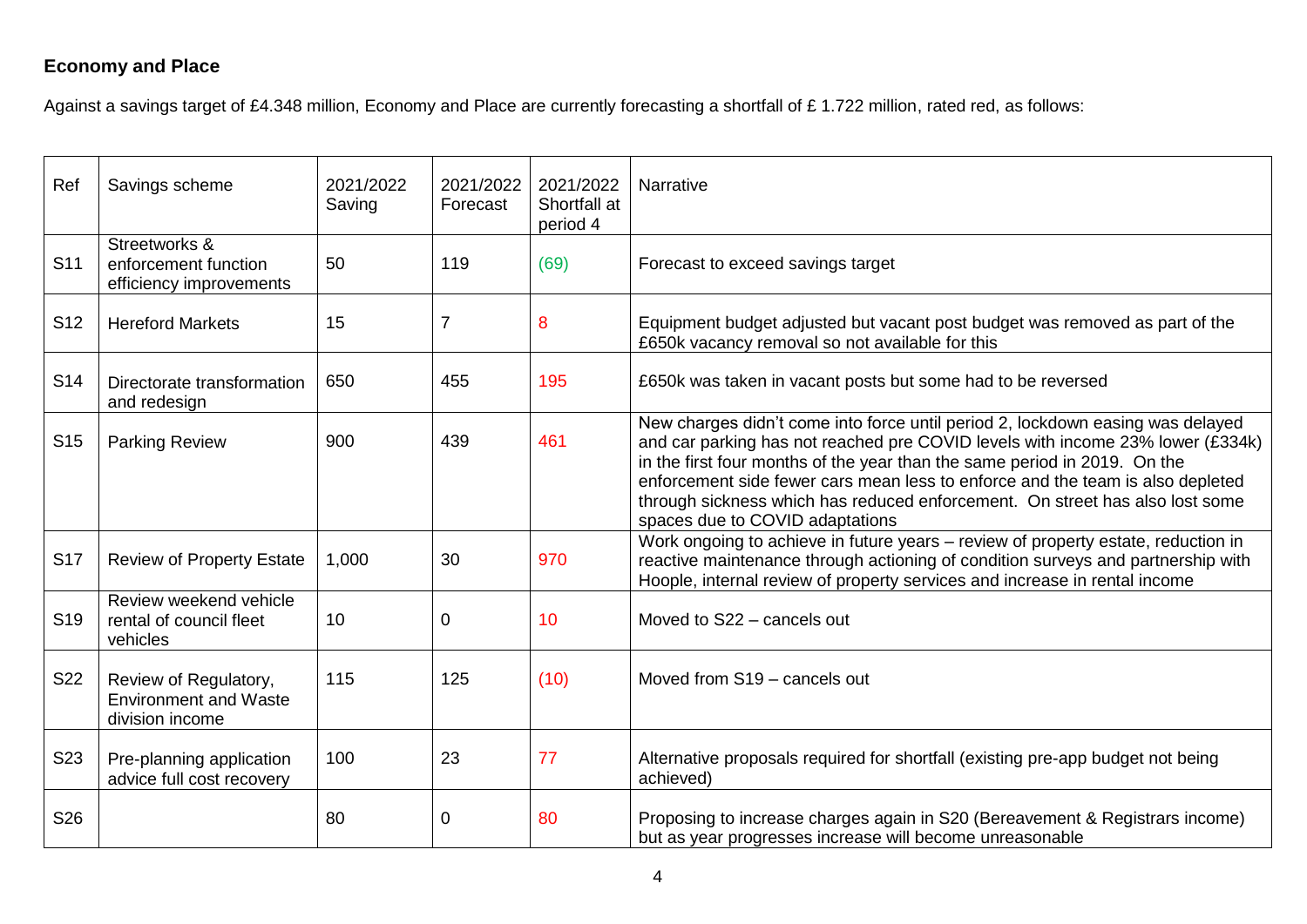|       | Introduction of natural<br>burials and pet burials &<br>cremations |       |      |      |  |
|-------|--------------------------------------------------------------------|-------|------|------|--|
| Total |                                                                    | 2,920 | ,198 | ,722 |  |

### **Corporate**

Against a savings target of £1.197 million, Corporate and Central Services are currently forecasting a shortfall of £ 0.111 million, rated amber, as follows:

| Ref        | Savings scheme                                    | 2021/2022<br>Saving | Forecast | 2021/2022 2021/2022<br>Shortfall at<br>period 4 | Narrative |
|------------|---------------------------------------------------|---------------------|----------|-------------------------------------------------|-----------|
| <b>S27</b> | Back office initiatives and<br>efficiency savings | 497                 | 386      | 111                                             |           |
| Total      |                                                   | 497                 | 386      | $-444$                                          |           |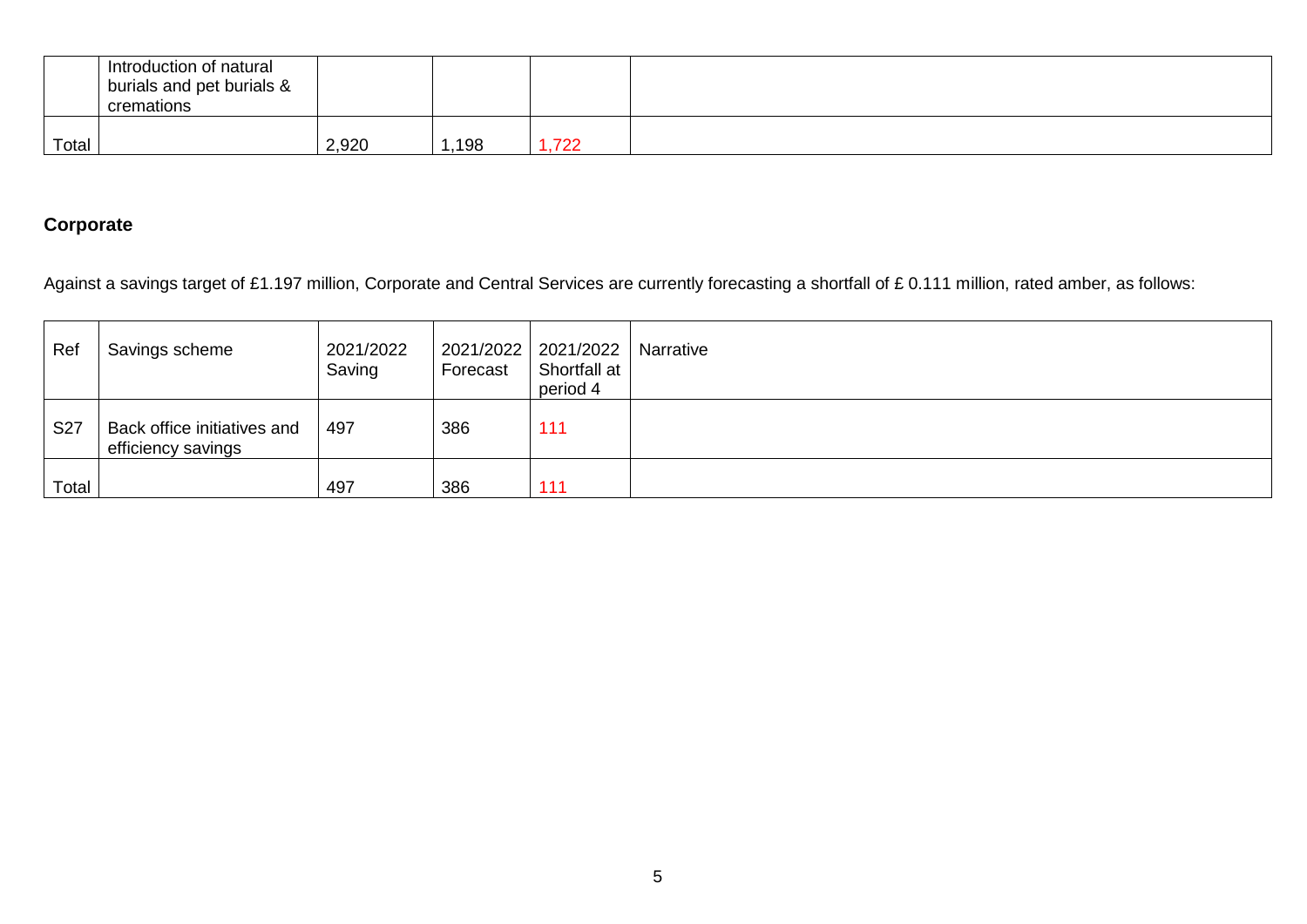## **Project Nova Savings**

## **Status at 31 July 2021 (Period 4)**

**-v-**

# **Appendix B: Saving proposals approved by Full Council on 12 February 2021**

| <b>Directorate</b>                     | <b>Ref</b> | <b>Name of proposal</b>                                                                                        | $\overline{\mathbf{a}}$                          | $\mathbf b$                                       | $\mathbf{C}$                   | d                                         | e                                                        |                                                           | $\mathbf{g}$                 |
|----------------------------------------|------------|----------------------------------------------------------------------------------------------------------------|--------------------------------------------------|---------------------------------------------------|--------------------------------|-------------------------------------------|----------------------------------------------------------|-----------------------------------------------------------|------------------------------|
|                                        |            |                                                                                                                | <b>Appx B</b><br><b>Feb 21</b><br><b>Savings</b> | <b>Updated</b><br><b>Appx B</b><br><b>Savings</b> | <b>Savings</b><br>delivered to | <b>Variance</b><br>3 months to<br>31/7/21 | <b>Full Year</b><br><b>Forecast</b><br><b>Savings at</b> | <b>Full Year</b><br><b>Forecast</b><br><b>Variance at</b> | <b>RAG</b><br><b>Rating*</b> |
|                                        |            |                                                                                                                | £000                                             | 31/7/21                                           | 31/7/21                        | $(b-c)$                                   | 31/7/21                                                  | 31/6/21<br>$(b-e)$                                        |                              |
| Adults and<br><b>Communities</b>       | <b>S1</b>  | Learning disability and complex<br>needs services redesign                                                     | 1,500                                            | 1,500                                             | 907                            | 593                                       | 1500                                                     | $\Omega$                                                  | <b>GREEN</b>                 |
| Adults and<br><b>Communities</b>       | <b>S2</b>  | <b>Targeted review of complex</b><br>cases                                                                     | 1,250                                            | 1,250                                             | 973                            | 277                                       | 1250                                                     | $\Omega$                                                  | <b>GREEN</b>                 |
| Adults and<br><b>Communities</b>       | <b>S3</b>  | <b>Maximisation of social care</b><br>income                                                                   | 520                                              | 520                                               | 250                            | 270                                       | 520                                                      | $\overline{0}$                                            | <b>GREEN</b>                 |
| <b>Children and</b><br><b>Families</b> | <b>S4</b>  | 16+ Accommodation -<br><b>Widemarsh Street</b>                                                                 | 320                                              | 320                                               | $\overline{34}$                | 286                                       | 34                                                       | 286                                                       | <b>RED</b>                   |
| <b>Children and</b><br><b>Families</b> | <b>S5</b>  | Step down from residential care                                                                                | 1,000                                            | 1,000                                             | 443                            | 557                                       | 443                                                      | 557                                                       | <b>RED</b>                   |
| <b>Children and</b><br><b>Families</b> | <b>S6</b>  | Prevention of children becoming<br>looked after and reunification of<br>looked after children with<br>families | 400                                              | 567                                               | 493                            | 74                                        | 604                                                      | (37)                                                      | <b>GREEN</b>                 |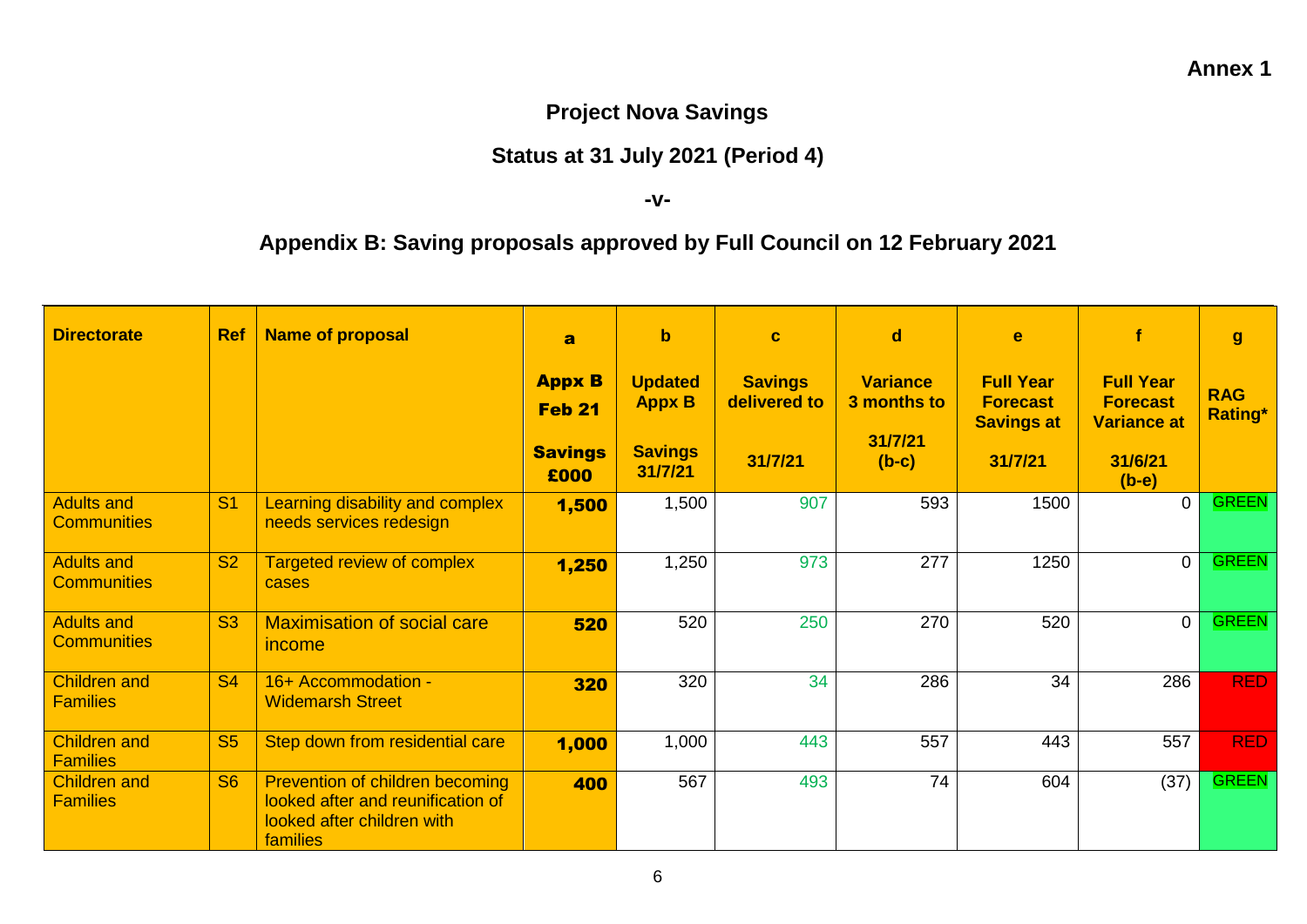| <b>Children and</b><br><b>Families</b> | <b>S7</b>              | Recruit 30 new foster carers per<br>annum for 5 years                    | 200   | 200              | $\overline{0}$  | 200              | $\overline{0}$ | 200             | <b>RED</b>   |
|----------------------------------------|------------------------|--------------------------------------------------------------------------|-------|------------------|-----------------|------------------|----------------|-----------------|--------------|
| <b>Children and</b><br><b>Families</b> | $\overline{\text{S8}}$ | Full cost recovery of traded<br>services                                 | 20    | $\overline{20}$  | $\mathbf 0$     | $\overline{20}$  | $\Omega$       | $\overline{20}$ | <b>RED</b>   |
| <b>Children and</b><br><b>Families</b> | $\overline{\text{S9}}$ | <b>Manage inflation and secure</b><br>contract efficiencies              | 450   | $\overline{200}$ | $\Omega$        | $\overline{200}$ | $\Omega$       | 200             | <b>RED</b>   |
|                                        |                        | Reduce agency spend                                                      |       | 83               | 0               | 83               | $\mathbf 0$    | 83              | <b>RED</b>   |
| <b>Economy and</b><br><b>Place</b>     | <b>S10</b>             | <b>Public Realm efficiency savings</b>                                   | 300   | 300              | 200             | 100              | 300            | $\Omega$        | <b>GREEN</b> |
| <b>Economy and</b><br><b>Place</b>     | <b>S11</b>             | <b>Streetworks &amp; enforcement</b><br>function efficiency improvements | 50    | 50               | 119             | (69)             | 119            | (69)            | <b>GREEN</b> |
| <b>Economy and</b><br><b>Place</b>     | <b>S12</b>             | <b>Hereford Markets</b>                                                  | 15    | $\overline{15}$  | $\overline{7}$  | 8                | $\overline{7}$ | 8               | <b>RED</b>   |
| <b>Economy and</b><br><b>Place</b>     | <b>S13</b>             | <b>Encourage waste minimisation</b>                                      | 200   | 200              | $\mathbf 0$     | 200              | 200            | $\overline{0}$  | <b>GREEN</b> |
| <b>Economy and</b><br><b>Place</b>     | <b>S14</b>             | Directorate transformation and<br>redesign                               | 650   | 650              | 455             | 195              | 455            | 195             | <b>RED</b>   |
| <b>Economy and</b><br><b>Place</b>     | <b>S15</b>             | <b>Parking Review</b>                                                    | 900   | 900              | 96              | 804              | 439            | 461             | <b>RED</b>   |
| <b>Economy and</b><br><b>Place</b>     | <b>S16</b>             | <b>Technology and Lighting</b>                                           | 90    | 90               | 50              | 40               | 90             | $\overline{0}$  | <b>GREEN</b> |
| <b>Economy and</b><br>Place            | <b>S17</b>             | <b>Review of Property Estate</b>                                         | 1,000 | 1,000            | $\overline{30}$ | 970              | 30             | 970             | <b>RED</b>   |
| <b>Economy and</b><br><b>Place</b>     | <b>S18</b>             | <b>Review efficiency and utilisation</b><br>of transport fleet           | 150   | 150              | 150             | 0                | 150            | $\overline{0}$  | <b>GREEN</b> |